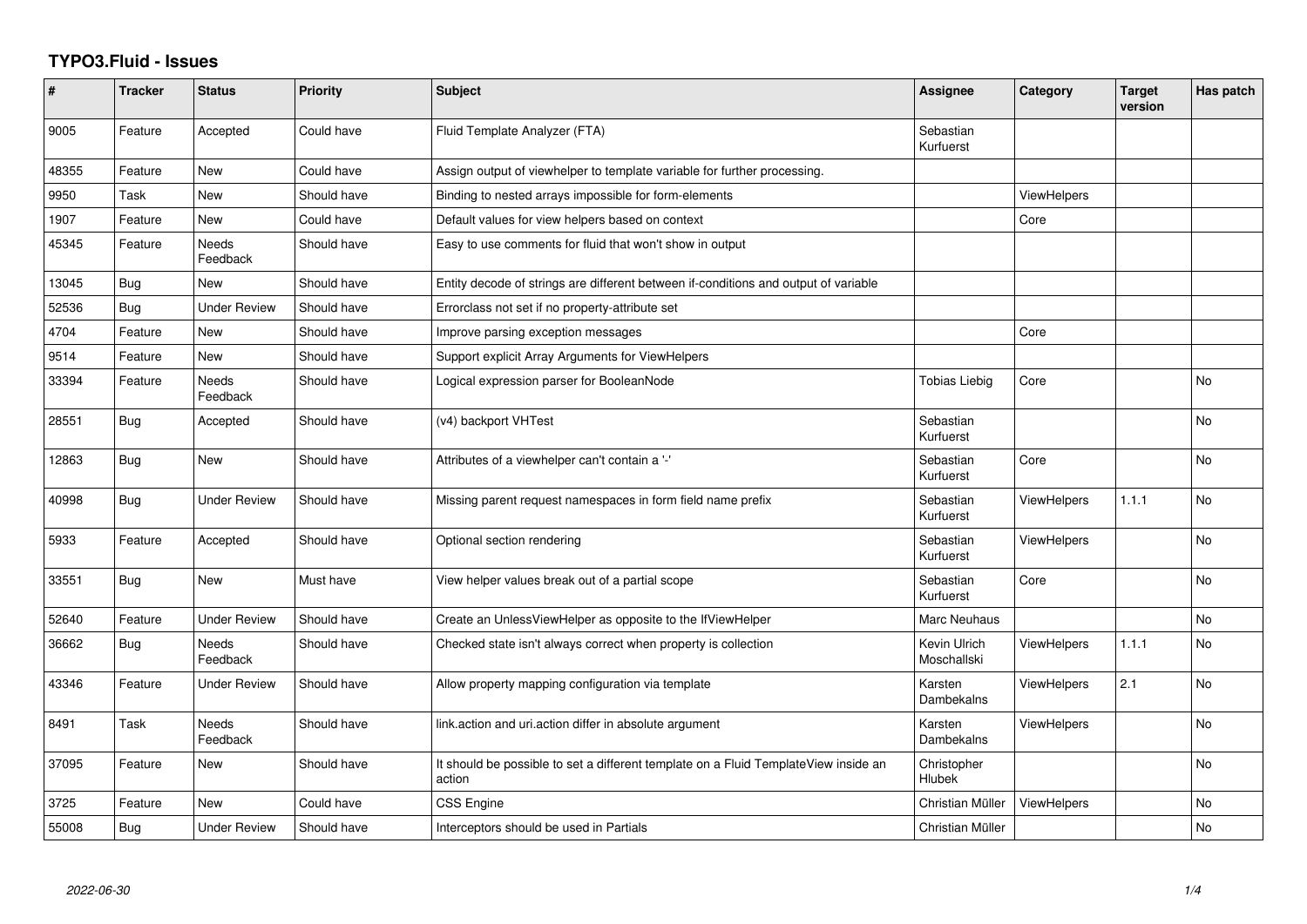| $\pmb{\#}$ | <b>Tracker</b> | <b>Status</b>       | <b>Priority</b>      | <b>Subject</b>                                                                                              | Assignee             | Category    | <b>Target</b><br>version | Has patch |
|------------|----------------|---------------------|----------------------|-------------------------------------------------------------------------------------------------------------|----------------------|-------------|--------------------------|-----------|
| 33628      | Bug            | Needs<br>Feedback   | Must have            | Multicheckboxes (multiselect) for Collections don't work                                                    | Christian Müller     | ViewHelpers |                          | No        |
| 59057      | Bug            | <b>Under Review</b> | Must have            | Hidden empty value fields shoud be disabled when related field is disabled                                  | Bastian<br>Waidelich | ViewHelpers |                          | No        |
| 53806      | Bug            | <b>Under Review</b> | Should have          | Paginate widget maximumNumberOfLinks rendering wrong number of links                                        | Bastian<br>Waidelich | Widgets     |                          | No        |
| 54195      | Task           | New                 | Should have          | Rename and move FormViewHelper's errorClass value, currently 'f3-form-error'                                | Adrian Föder         | ViewHelpers |                          | No        |
| 28554      | Bug            | New                 | Should have          | (v4) implement feature flag to disable caching                                                              |                      |             |                          | No.       |
| 28550      | Bug            | New                 | Should have          | (v4) make widgets cacheable, i.e. not implement childnodeaccess interface                                   |                      |             |                          | No        |
| 28552      | Bug            | New                 | Should have          | (v5) write ViewHelper test for compiled run; adjust functional test to do two passes<br>(uncached & cached) |                      |             |                          | No        |
| 46257      | Feature        | <b>Under Review</b> | Should have          | Add escape sequence support for Fluid                                                                       |                      | Core        |                          | No        |
| 60003      | Feature        | New                 | Should have          | Add required-Attribute to f:form.password                                                                   |                      | ViewHelpers |                          | No        |
| 40081      | Feature        | New                 | Should have          | Allow assigned variables as keys in arrays                                                                  |                      |             |                          | No.       |
| 36410      | Feature        | New                 | Should have          | Allow templates to send arguments back to layout                                                            |                      | ViewHelpers |                          | No        |
| 46545      | Feature        | New                 | Should have          | Better support for arrays in options of SelectViewHelper                                                    |                      |             |                          | No        |
| 3291       | Feature        | Needs<br>Feedback   | Should have          | Cacheable viewhelpers                                                                                       |                      |             |                          | No        |
| 60181      | Feature        | New                 | Could have           | Caching mechanism for Fluid Views/Templates                                                                 |                      | View        |                          | No        |
| 38130      | Feature        | New                 | Should have          | Checkboxes and multiple select fields should have an assignable default value                               |                      |             |                          | No        |
| 26664      | Task           | New                 | Won't have this time | Clean up Form ViewHelpers                                                                                   |                      | ViewHelpers |                          | No        |
| 54284      | Bug            | <b>New</b>          | Should have          | Default Option for Switch/Case VH                                                                           |                      | ViewHelpers |                          | No.       |
| 46289      | Bug            | Needs<br>Feedback   | Should have          | Enable Escaping Interceptor in XML request format                                                           |                      | View        | 2.0.1                    | No        |
| 45153      | Feature        | New                 | Should have          | f:be.menus.actionMenuItem - Detection of the current select option is insufficient                          |                      |             |                          | No        |
| 62346      | Feature        | New                 | Could have           | f:comment should have high precende                                                                         |                      | Core        | 3.x                      | No.       |
| 49600      | Bug            | New                 | Should have          | f:form tag shown as a HTML on frontend                                                                      |                      | ViewHelpers |                          | No        |
| 58921      | Bug            | New                 | Should have          | f:form.* VHs crash if NOT inside f:form but followed by f:form                                              |                      |             |                          | No        |
| 31955      | Feature        | New                 | Should have          | f:uri.widget                                                                                                |                      | Widgets     |                          | No        |
| 37619      | <b>Bug</b>     | New                 | Should have          | Fatal Error when using variable in name attribute of Section ViewHelper                                     |                      | ViewHelpers |                          | No        |
| 10472      | Feature        | New                 | Could have           | Fluid Standalone distribution                                                                               |                      | Core        |                          | No        |
| 49038      | Bug            | New                 | Must have            | form.select does not select the first item if prependOptionValue is used                                    |                      |             |                          | No        |
| 8648       | Bug            | New                 | Should have          | format.crop ViewHelper should support all features of the crop stdWrap function                             |                      | ViewHelpers |                          | No        |
| 58983      | Bug            | New                 | Should have          | format.date does not respect linebreaks and throws exception                                                |                      |             |                          | No        |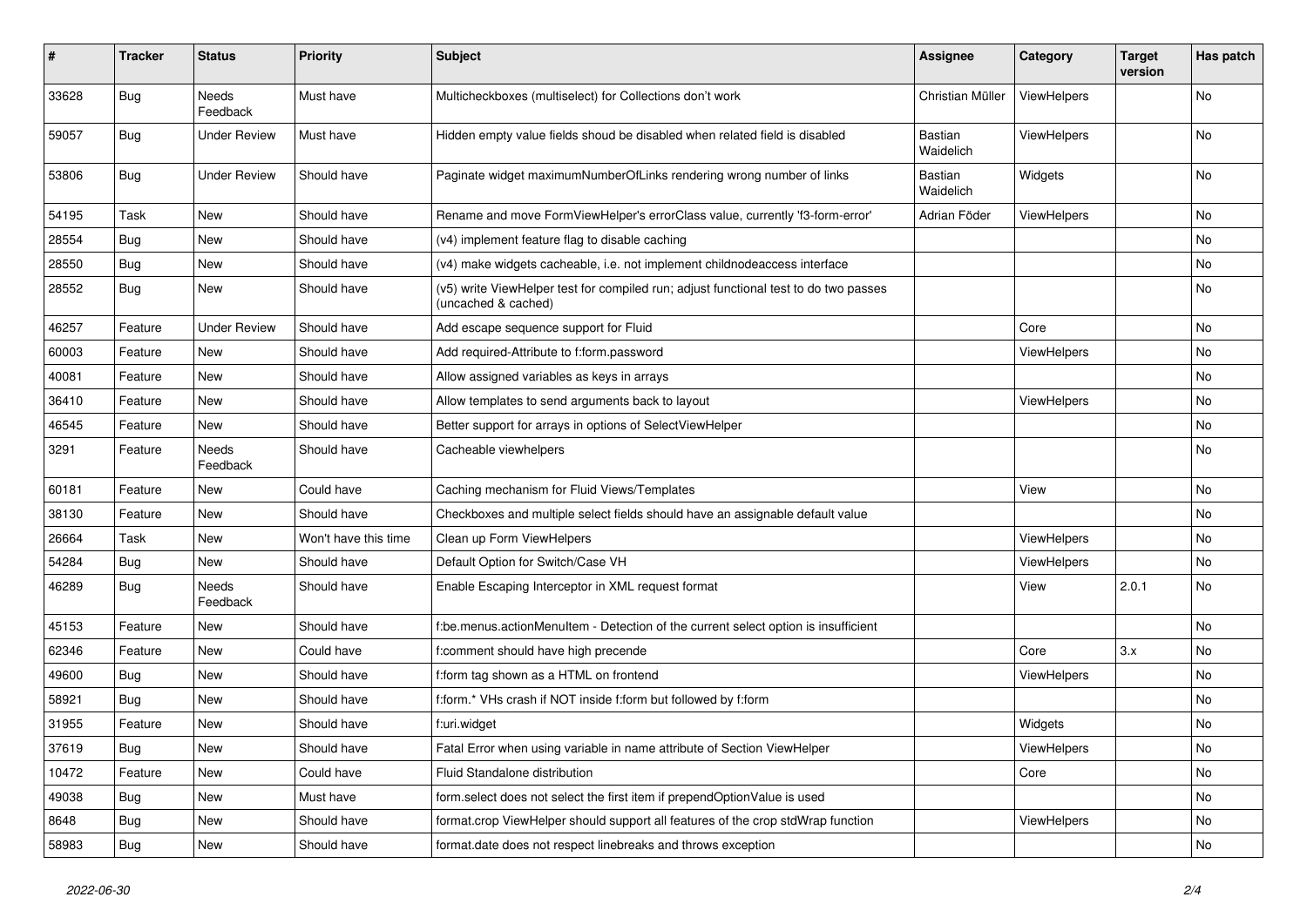| $\sharp$ | <b>Tracker</b> | <b>Status</b>       | <b>Priority</b>      | Subject                                                                                              | <b>Assignee</b> | Category    | <b>Target</b><br>version | Has patch |
|----------|----------------|---------------------|----------------------|------------------------------------------------------------------------------------------------------|-----------------|-------------|--------------------------|-----------|
| 47669    | Task           | New                 | Should have          | FormViewHelper does not define the default request method                                            |                 |             |                          | <b>No</b> |
| 5636     | Task           | <b>Under Review</b> | Must have            | Form RadioViewHelper and CheckBoxViewHelper miss check for existing object<br>before it is accessed. |                 |             |                          | No        |
| 45394    | Task           | New                 | Should have          | Forwardport Unit test for standalone view                                                            |                 | View        |                          | <b>No</b> |
| 28553    | Bug            | New                 | Should have          | improve XHProf test setup                                                                            |                 |             |                          | No        |
| 56237    | Task           | New                 | Should have          | in-line (Condition) ViewHelpers should not evaluate on parsing                                       |                 |             |                          | No        |
| 57885    | Bug            | New                 | Must have            | Inputs are cleared from a second form if the first form produced a vallidation error                 |                 |             |                          | No        |
| 51100    | Feature        | New                 | Must have            | Links with absolute URI should have the option of URI Scheme                                         |                 | ViewHelpers |                          | No        |
| 27607    | Bug            | New                 | Must have            | Make Fluid comparisons work when first element is STRING, second is NULL.                            |                 | Core        |                          | No        |
| 26658    | Task           | New                 | Won't have this time | Make Form ViewHelpers consistent                                                                     |                 | ViewHelpers |                          | No        |
| 30555    | Feature        | <b>New</b>          | Could have           | Make TagBuilder more extensible                                                                      |                 | Core        |                          | <b>No</b> |
| 28549    | Bug            | New                 | Should have          | make widgets cacheable, i.e. not implement childnodeaccess interface                                 |                 |             |                          | No        |
| 42397    | Feature        | New                 | Should have          | Missing viewhelper for general links                                                                 |                 |             |                          | No        |
| 40064    | Bug            | New                 | Must have            | Multiselect is not getting persisted                                                                 |                 | ViewHelpers |                          | No        |
| 60271    | Feature        | New                 | Should have          | Paginate viewhelper, should also support arrays                                                      |                 |             |                          | No        |
| 36655    | Bug            | New                 | Should have          | <b>Pagination Links</b>                                                                              |                 | Widgets     |                          | No        |
| 45384    | Bug            | New                 | Must have            | Persisted entity object in widget-configuration cannot be deserialized (after reload)                |                 | Widgets     | 2.0.1                    | No        |
| 34682    | Bug            | <b>Under Review</b> | Should have          | Radio Button missing checked on validation error                                                     |                 | ViewHelpers |                          | No        |
| 39936    | Feature        | New                 | Should have          | registerTagAttribute should handle default values                                                    |                 | ViewHelpers |                          | No        |
| 42743    | Task           | New                 | Should have          | Remove inline style for hidden form fields                                                           |                 |             |                          | No        |
| 43071    | Task           | New                 | Should have          | Remove TOKENS for adding fallback teplates in B                                                      |                 |             |                          | No        |
| 43072    | Task           | New                 | Should have          | Remove TOKENS for adding templates fallback in Backporter                                            |                 | View        |                          | No        |
| 38369    | Bug            | New                 | Must have            | Resource ViewHelpers should not fall back to request package                                         |                 | View        |                          | No        |
| 33215    | Feature        | New                 | Should have          | RFC: Dynamic values in ObjectAccess paths                                                            |                 |             |                          | <b>No</b> |
| 39990    | Bug            | New                 | Should have          | Same form twice in one template: hidden fields for empty values are only rendered<br>once            |                 | Core        |                          | No        |
| 8989     | Feature        | Needs<br>Feedback   | Could have           | Search path for fluid template files                                                                 |                 | View        |                          | No        |
| 49756    | Feature        | <b>Under Review</b> | Should have          | Select values by array key in checkbox viewhelper                                                    |                 |             |                          | No        |
| 65424    | <b>Bug</b>     | <b>Under Review</b> | Should have          | SelectViewHelper must respect option(Value Label)Field for arrays                                    |                 | ViewHelpers |                          | No        |
| 44234    | Bug            | <b>Under Review</b> | Should have          | selectViewHelper's sorting does not respect locale collation                                         |                 | ViewHelpers | 2.1                      | No        |
| 46091    | Task           | Needs<br>Feedback   | Should have          | Show source file name and position on exceptions during parsing                                      |                 |             |                          | No        |
| 52591    | Bug            | New                 | Should have          | The Pagination Widget broken for joined objects                                                      |                 |             |                          | No        |